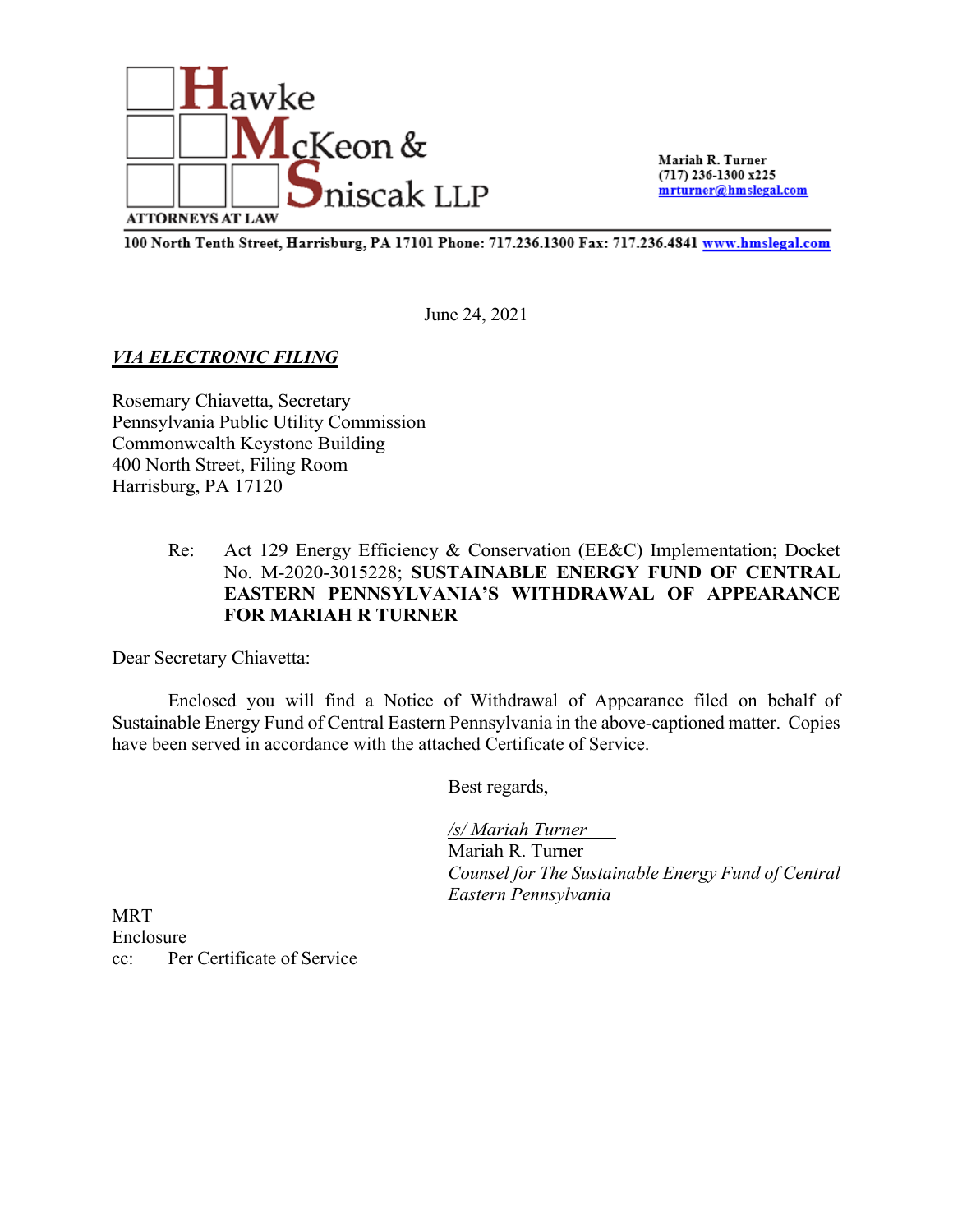#### **BEFORE THE PENNSYLVANIA PUBLIC UTILITY COMMISSION**

Act 129 Energy Efficiency & Conservation : Implementation :

: Docket No. M-2020-3015228

# **NOTICE OF WITHDRAWAL OF APPEARANCE ON BEHALF OF SUSTAINABLE ENERGY FUND OF CENTRAL EASTERN PENNSYLVANIA**

**\_\_\_\_\_\_\_\_\_\_\_\_\_\_\_\_\_\_\_\_\_\_\_\_\_**

**\_\_\_\_\_\_\_\_\_\_\_\_\_\_\_\_\_\_\_\_\_\_\_\_\_**

:

Please withdraw my appearance in the above matter on behalf of Sustainable Energy Fund

of Central Eastern Pennsylvania.

Respectfully submitted,

\_*/s/ Mariah Turner*\_\_\_\_\_\_ Mariah R. Turner, ID No. 327840 Hawke McKeon & Sniscak LLP 100 North Tenth Street Harrisburg, PA 17101 717-236-1300 mrturner@hmslegal.com

*Counsel for Sustainable Energy Fund of Central Eastern Pennsylvania*

Dated: June 24, 2021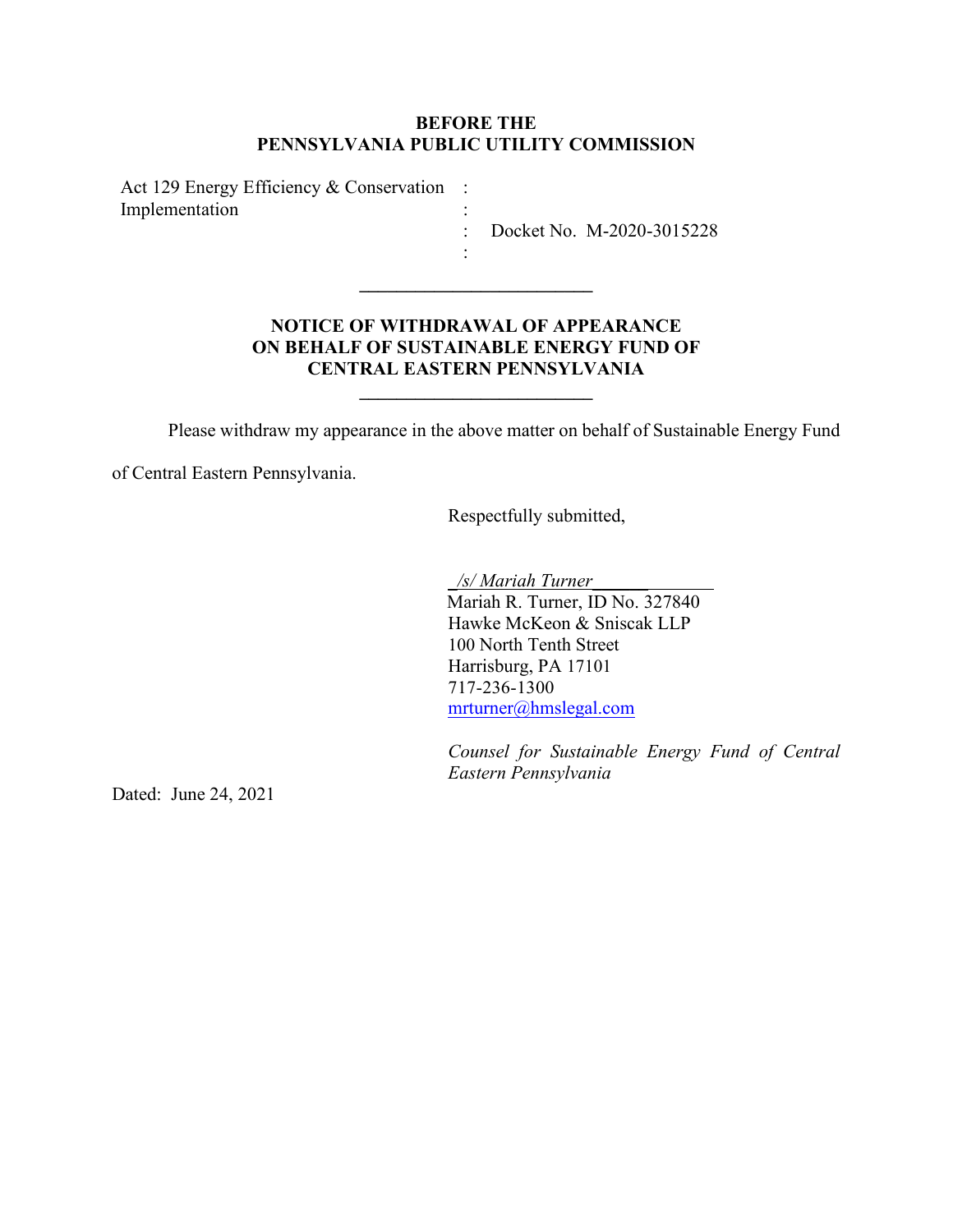#### **CERTIFICATE OF SERVICE**

I hereby certify that I have this day served a true copy of the foregoing document upon the parties, listed below, in accordance with the requirements of 52 Pa. Code  $\S$  1.54 (relating to service by a party).

#### **VIA ELECTRONIC MAIL ONLY**

Darryl A. Lawrence, Esq. Tanya J. McCloskey, Esq. Office of Consumer Advocate 555 Walnut Street 5<sup>th</sup> Floor Forum Place Harrisburg, PA 17101 [DLawrence@paoca.org](mailto:DLawrence@paoca.org) [tmccloskey@paoca.org](mailto:tmccloskey@paoca.org)

Anthony E. Gay, Esq. Jack R. Garfinkle, Esq. PECO Energy Company 2301 Market Street P.O. Box 8699 Philadelphia, PA 19101 [Anthony.gay@exeloncorp.com](mailto:Anthony.gay@exeloncorp.com) [Jack.garfinkle@exeloncorp.com](mailto:Jack.garfinkle@exeloncorp.com)

Lindsay A. Baxter Duquesne Light Company 411 Seventh Avenue, Mail Drop 15-7 Pittsburgh, PA 15219 [lbaster@duqlight.com](mailto:lbaster@duqlight.com)

Russell Zerbo 1330 S Melville St. Philadelphia, PA 19143 [rzerbo@cleanair.org](mailto:rzerbo@cleanair.org)

John R. Evans, Esq. Office of Small Business Advocate 555 Walnut Street 1st Floor Forum Place Harrisburg, PA 17101 [jorevan@pa.gov](mailto:jorevan@pa.gov)

Devin T. Ryan, Esq. David B. MacGregor, Esq. Kimberly A. Klock, Esq. Michael J. Shafer, Esq. PPL Electric Utilities Corporation 17 North Second Street,  $12<sup>th</sup>$  Floor Harrisburg, PA 17101 [dryan@postschell.com](mailto:dryan@postschell.com) [dmacgregor@postschell.com](mailto:dmacgregor@postschell.com) [kklock@pplweb.com](mailto:kklock@pplweb.com)

John L. Munscho, Esq. FirstEnergy Service Company 800 Cabin Hill Drive Greensburg, PA 15601 [jmunsch@firstenergycorp.com](mailto:jmunsch@firstenergycorp.com)

John W. Sweet, Esq. Elizabeth R. Marx, Esq. Ria Pereira, Esq. 118 Locust Street Harrisburg, PA 17101 [pulp@palegalaid.net](mailto:pulp@palegalaid.net) *Counsel for CAUSE-PA*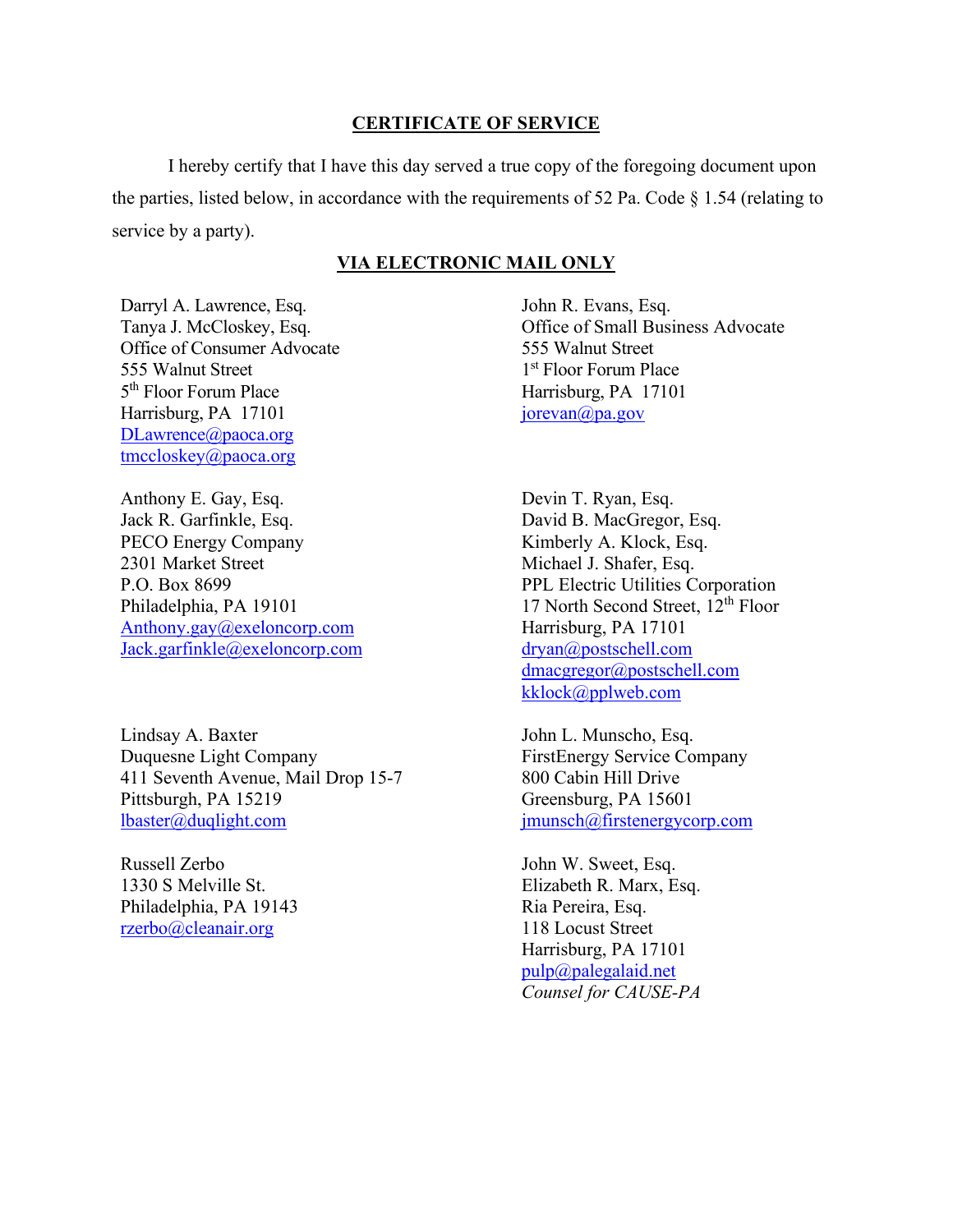Pamela C. Polacek, Esq. Kenneth R. Stark, Esq. Jo-Anne Thompson, Esq. McNees Wallace & Nurick LLC 100 Pine Street Harrisburg, PA 17108 [ppolacek@mcneeslaw.com](mailto:ppolacek@mcneeslaw.com) [kstark@mcneeslaw.com](mailto:kstark@mcneeslaw.com) [jthompson@mcneeslaw.com](mailto:jthompson@mcneeslaw.com) *Counsel for Industrial Customers*

Brent Groce 325 S 25th Street Philadelphia, PA 19103 [brent@alltogethernowpa.org](mailto:brent@alltogethernowpa.org)

Derrick Price Williamson, Esq. Barry A. Naum, Esq. SPILMAN, THOMAS & BATTLE, PLLC 1100 Bent Creek Boulevard, Suite 101 Mechanicsburg, PA 17050 [dwilliamson@spilmanlaw.com](mailto:dwilliamson@spilmanlaw.com) [bnaum@spilmanlaw.com](mailto:bnaum@spilmanlaw.com) *Counsel for Industrial Energy Consumers of Pennsylvania*

Bruce Campbell Director of Regulatory Affairs CPower 1001 Fleet St., Suite 400 Baltimore, MD 21202 [Bruce.campbell@CPOwerenergyManagement.com](mailto:Bruce.campbell@CPOwerenergyManagement.com)

Julian Boggs Policy Director Keystone Energy Efficiency Alliance 14 S 3<sup>rd</sup> Street Philadelphia, PA 19106 [jboggs@keealliance.org](mailto:jboggs@keealliance.org)

Alli Gold Roberts **Ceres** 99 Chauncy Street, 6<sup>th</sup> Floor Boston, MA 02111 [goldrobers@ceres.org](mailto:goldrobers@ceres.org)

Joseph L Vullo, Esq. 1460 Wyoming Avenue Forty Fort, PA 19804 [jvullo@bvrrlaw.com](mailto:jvullo@bvrrlaw.com) *Counsel for CEO*

Thomas Y. Au Clean Air Board of Central Pennsylvania 528 Garland Drive Carlisle, PA 17013 [CleanAirBoard@gmail.com](mailto:CleanAirBoard@gmail.com)

Phyllis Chamberlain Housing Alliance of Pennsylvania 710 Fifth Avenue, Suite 1000 Pittsburgh, PA 15219 [phyllis@housingalliancepa.org](mailto:phyllis@housingalliancepa.org)

Katherine Hamilton Advanced Energy Management Alliance 1701 Rhode Island Ave., NW Washington, DC 20036 [katherine@aem-alliance.org](mailto:katherine@aem-alliance.org)

Brian Kauffman Greg Geller Enel North America, Inc. One Marina Park Drive Boston, MA 02210 [Brian.Kauffman@enel.com](mailto:Brian.Kauffman@enel.com) [Greg.geller@enel.com](mailto:Greg.geller@enel.com)

Terrance J. Fitzpatrick Donna M.J. Clark Energy Association of Pennsylvania 800 N Third Street, Suite 205 Harrisburg, PA 17102 [tfitzpatrick@energypa.org](mailto:tfitzpatrick@energypa.org) [dclark@energypa.org](mailto:dclark@energypa.org)